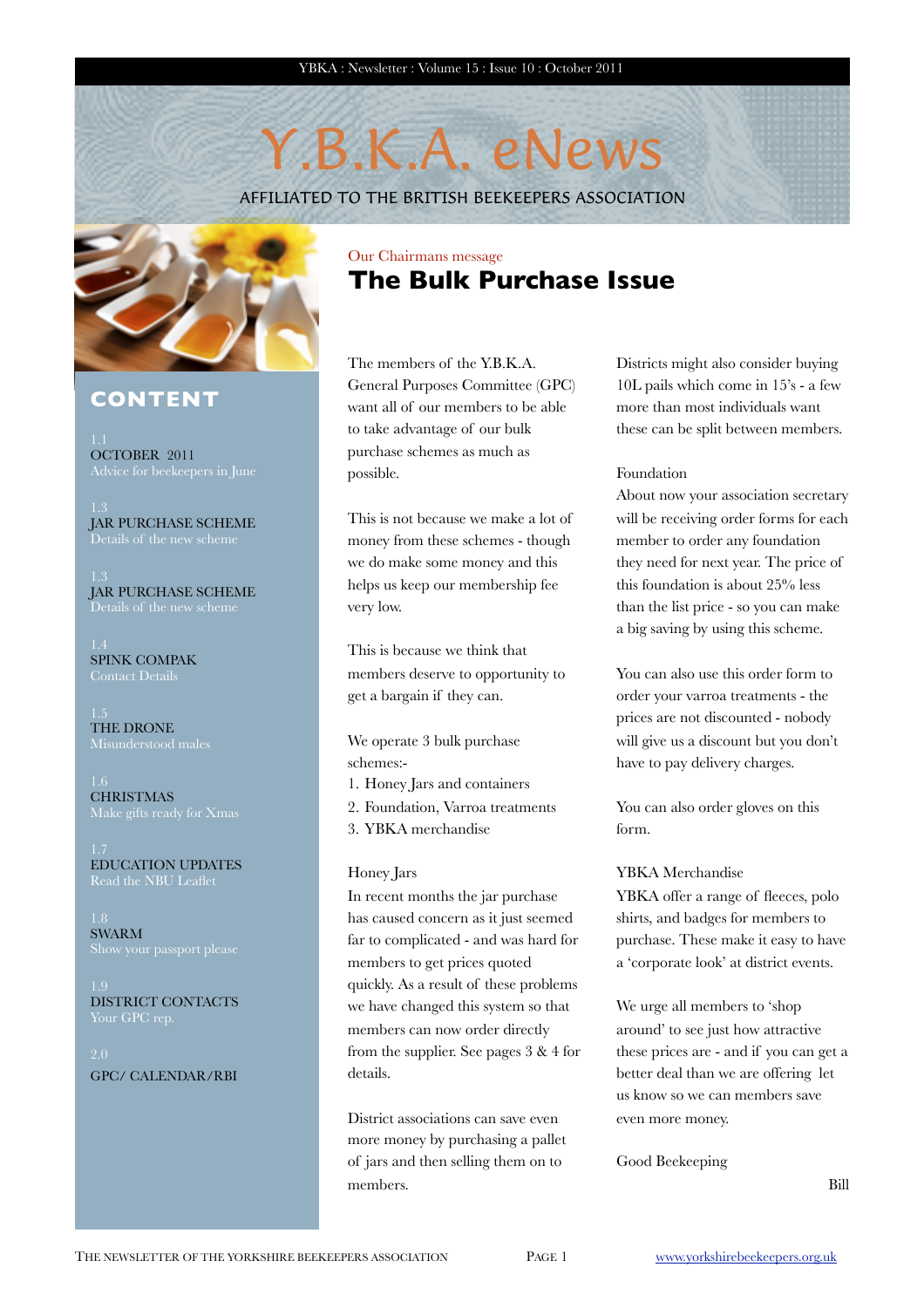#### **JOBS FOR THE MONTH**

Prepare for Winter

Extract the last of the honey

In some cases there may still be the last few boxes of honey to extract from the heather crop, or for some who have kept back the last of the late summer honey this will now need extracting but for the majority however, October signifies the end of the hard work and the seasons end. Full combs that were very well capped and filled on the heather or balsam may still be kept for the use in cut comb if not already done but they must be stored in an appropriate place away from other bees and wasps that may find and eat them if left out in the open space of a garage or shed without protection.

Personally the month of October is the preparation month for the forthcoming year, ensuring all appropriate treatments and feed are now in place within all my colonies is priority. You should have fed all the hives that require extra feed with a one-to-one mix of sugar and water to the 40kg per colony amount in total. This will ensure each hive has sufficient stores to last them through to April/May of 2012. Go through all your brood chambers to check your colonies are queen-right going into winter. The ones that aren't should be united with another colony. Better a strong colony; for its no use thinking if I have a week colony at this time of year and unite it with another queenless and weakened colony this will strengthen it sufficiently to get it through the winter. In my own experiences this doesn't work, better unit the pair of them with other strong colonies and this will be a far better practice to get them through to next spring.

With these tasks complete its time for a security check, not only from animals and birds (woodpeckers); but also from the human intruders and thieves that are ever more prevalent as each season passes. If you're in a venerable area where woodpeckers reside then make chicken mesh cages to place over each colony. Ensure the gap between the mesh cage and the hive wall is not less then 4inches



for a woodpecker's beak is very long and damage can still occur if this is less. Check that all your boxes are well protected against the elements before going into winter, no holes, and given a good coating of wood protector and preserve. Place your mouse guards at the entrance holes but reduce the entrances where possible to a minimum before doing this by putting in entrance blocks - don't ever place a full strip of mouse guard across the full open entrance. By reducing entrance size you are giving your bees less of an area to defend against robbers. Ensure where possible your over-wintering colonies are out of public view. The less people who know they are there the better. In some cases this isn't always possible but you can put up screens or brush wood to disguise them when all the foliage is dead making them less visible. Tell your local farmers where out apiaries are and to keep an eye out for opportunistic thieves and strange unrecognised vehicles and ask him report any suspisions. Secure all hive lids with a stone or heavy weight on top ensuring they don't blow off in strong winds. Don't leave hive straps on hives as this makes it easier for thieves to quickly remove the hives. Make no mistake thieves are very often beekeepers themselves, despicable I know but unfortunately true. When all these things are in place you should be right to go into winter but remember to go down on a regular basis to check things are still ok especially with out-apiaries. Next month we'll discuss looking after boxes and frames through the winter months and how to best protect them.

 I hope all have had a reasonably successful season but speaking to fellow beekeepers in my own area things have been very patchy, some having very good seasons other quite bad; once again mother nature gets the blame

> Happy beekeeping Dave Shannon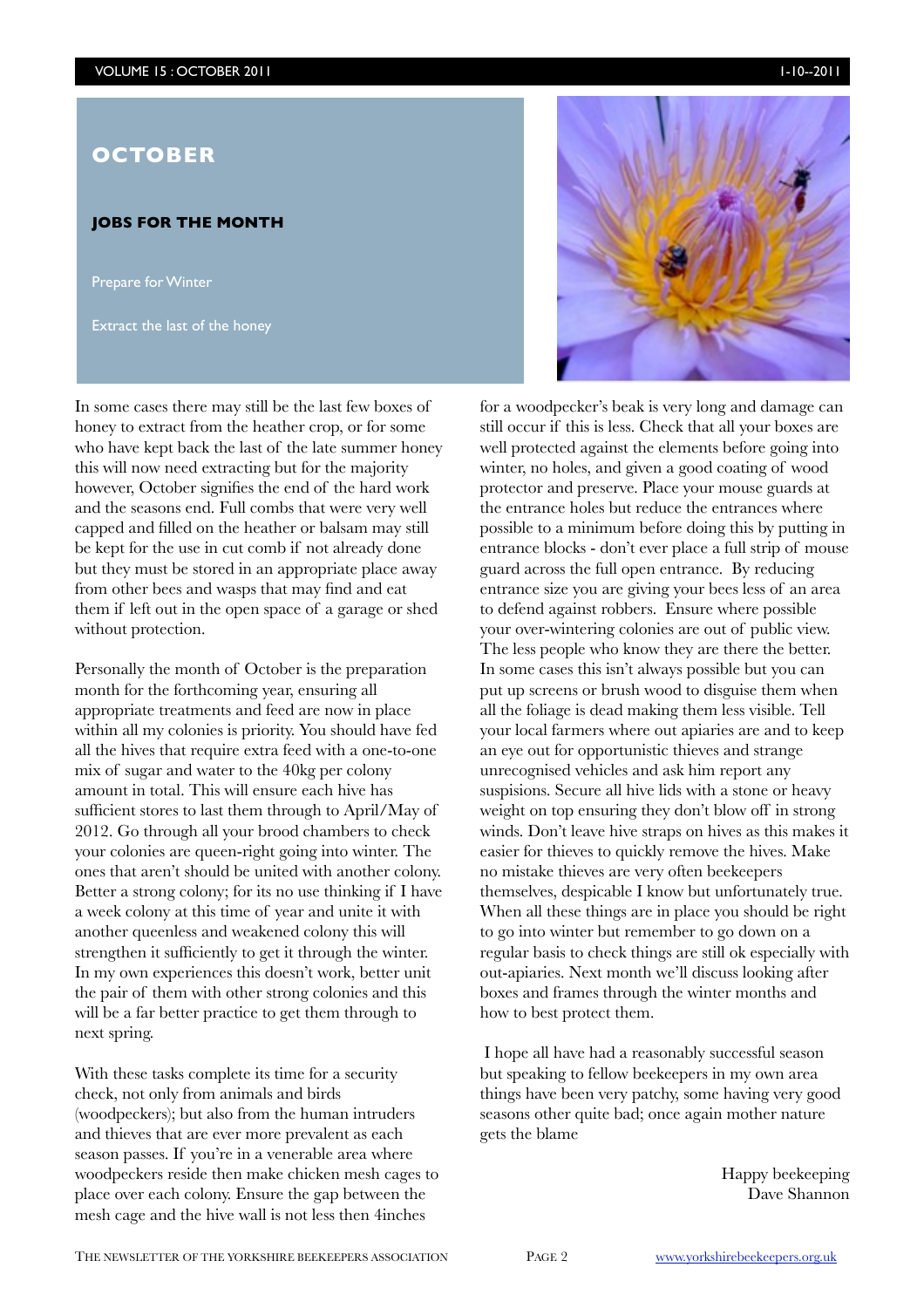

Did you hear the good news - 3 YBKA members got 1st !!!!

Harrogate Beekeepers had a "special" class this year for 12 jars of honey + educational narrative A5 size, it could be entered as 3 different beekeepers and it carried a total  $\text{\textsterling}200$  first prize

Tony Jefferson, Jim Pearson and Allan Brown decided to have a go as an entry from the North, East and West Riding of Yorkshire.

Heather from the North, Dark Honey Dew from the West and softset from the East Riding.

Stuart Atkinson did a really excellent job with the labels and narrative.

The  $\angle$ 100 prize money is to be added to the raffle which Whitby BKA are running to raise funds for the Joh Dews Charity fund.

The  $\mathcal{L}$ 100 worth of equipment is being donated to YBKA.

I perhaps should not write this but it makes me really pleased beating all the Harrogate Beekeepers - one up for the rest of Yorkshire !

Congratulations to Tony, Jim. Allan and Stuart.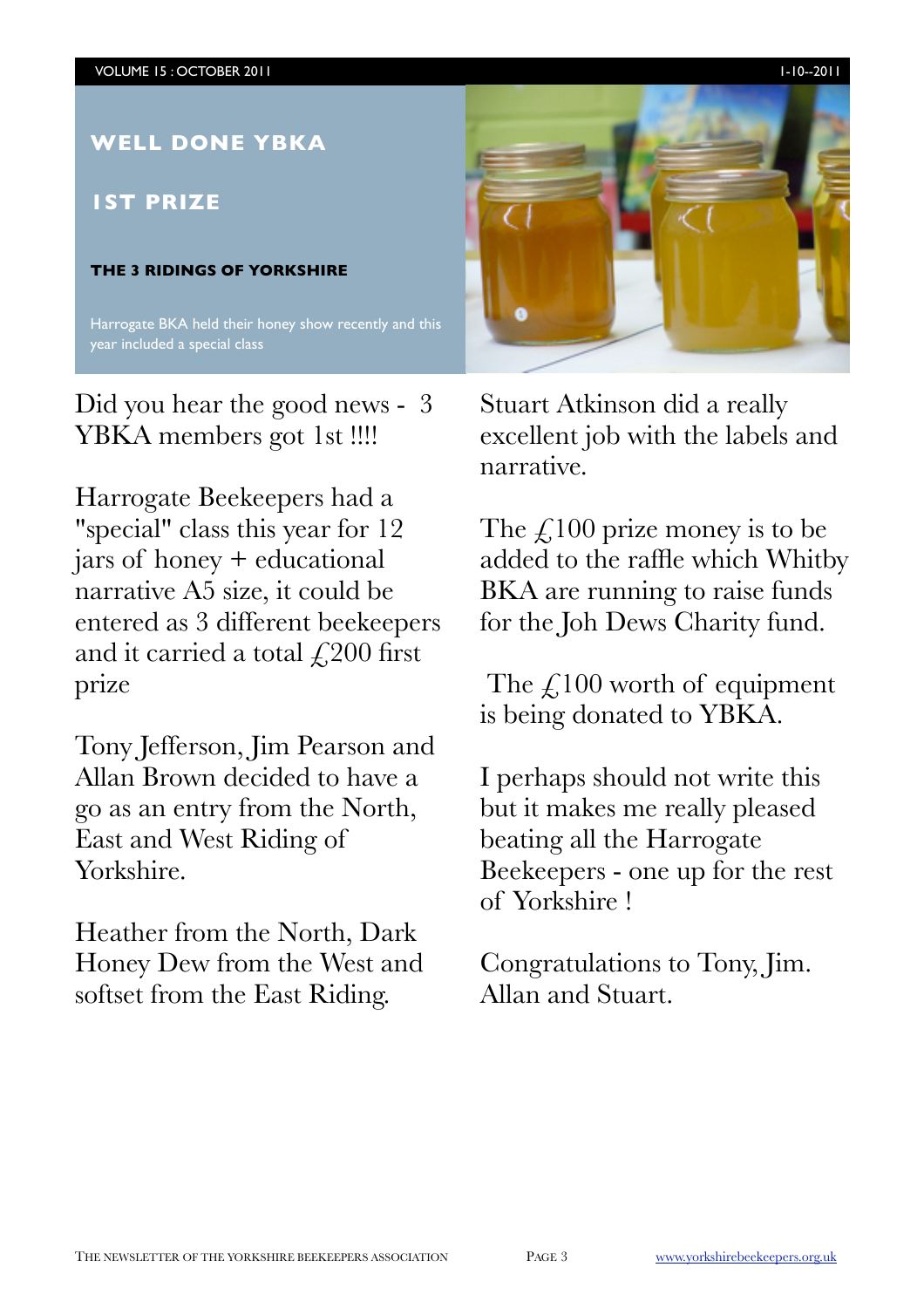A new, simpler scheme for members which will let them buy honey jars and other items at attractive, discounted prices.

Members can now order directly from Spink Compak

Members can pay in a variety of ways

Members will receive a discounted price on small orders

Members can arrange collection or delivery to suit themselves

#### **Problems identified by YBKA members:-**

YBKA members identified the following problems

It is often hard to contact the association bulk purchase officer to place orders

Members want to know the price before they buy

Members want to be able to compare the YBKA/Spinks price with the price offered by other suppliers

Members want to be able to talk directly with the supplier to arrange price, collection and delivery

The YBKA payment option, by cheque, is not the best method for members

Spinks are not mentioned in any YBKA literature so most members don't actually know that they can get jars and buckets at a good price from a Yorkshire supplier

#### **The new arrangements for bulk purchase of jars, honey buckets and other items**

#### **Financial Arrangements**

Spinks Compak have agreed to pay YBKA an annual fee in return for advertising space in eachmonthly issue of this eNews. YBKA will no longer receive a percentage from each order placed with Spinks Compak. This will reduce administration costs for both parties.



#### **Ordering**

*If you wish to place an order then all you have to do is telephone or email Spinks Compak directly - the contact details are on the Spinks advert on the next page.*

When you order you can discuss price, delivery details and payment arrangements directly with the supplier

You no longer need to contact YBKA in order to place an order.

You will continue to receive a discounted price for orders of any size. Small orders will have to be collected or a small order delivery charge be paid. Larger orders will be delivered free of charge – this is subject to the size of the order and the proximity of the delivery address to regular delivery routes used by Spinks Compak. As a guideline delivery will usually be free of charge on orders of 10 gross of 1lb honey jars or similar quantities of other jars or mixed loads. Any delivery charge will be agreed when orders are placed.

#### **Payment Methods**

Payment will be made directly to Spinks Compak at point of delivery or collection. Methods of payment are either cash, debit/credit card or via bank transfer (both electronic methods must be paid before the goods are dispatched). For members who order large quantities on a regular basis, an individual account can be set up with 21 day payment terms. Both types of account will benefit from the same prices. The YBKA Equipment Officer will no longer process orders and the Treasurer will no longer issue invoices. YBKA members will be asked to order directly from Spinks Compak. Members who are VAT registered will now be able to reclaim VAT.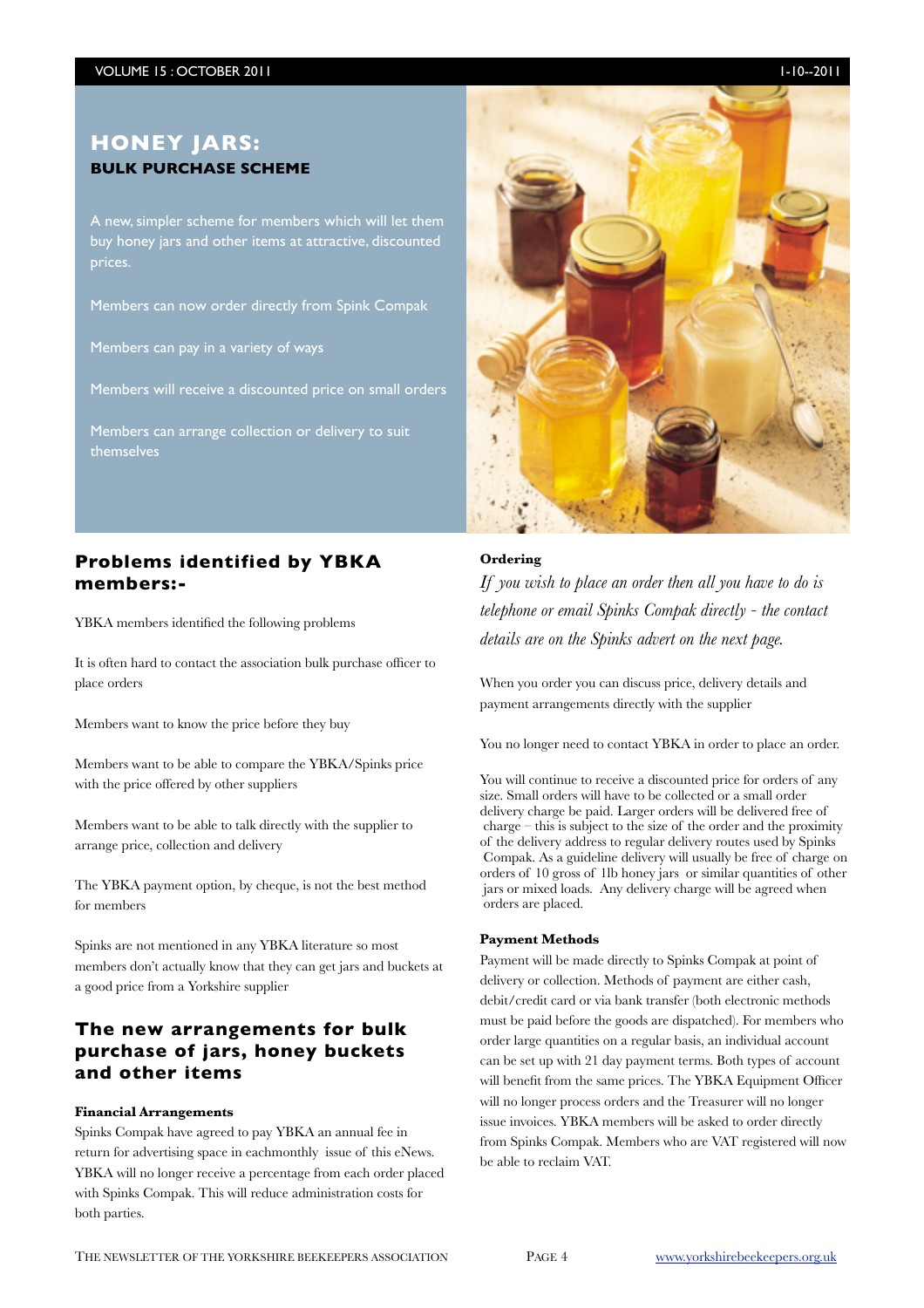## **SPINKS** com **B** Honey Jars and Lids **Food Jars and Lids Food Grade Pails** See our comprehensive range at www.spinkscompak.com Or visit our showroom 9 Shannon Street Leeds LS9 8SS **Call Gemma** today on -0113 2350662

**BUY BRITISH GLASS Beeswax Glass & Plastic Jars** 

Distributors for the 3 British Glass Manufacturers We have now taken stock of our British Show Standard Honey Jar



Working with the British Glass Industry

## Spinks Compak

Spinks Compak are pleased to be placing our first advert in the Yorkshire Beekeepers E-Newsletter.

Please feel free to visit our website and have a look at the various items available : <http://www.spinkscompak.com/>

We are looking forward to meeting you all at The Bishop Burton Conference in April 2012. This will also be an opportunity for you to see some of the items that we hold in stock and ask any questions that you may have.

In the meantime if you wish to place an order or have any queries, please do not hesitate to contact Gemma Wood who will be happy to assist you, either on the telephone number stated above or via email  $\gamma$  gemma.wood $\gamma$  apinks.co.uk.

Please remember you are always welcome to visit our showroom where all our products are on display.

> Best wishes to all our beekeeper customers Gemma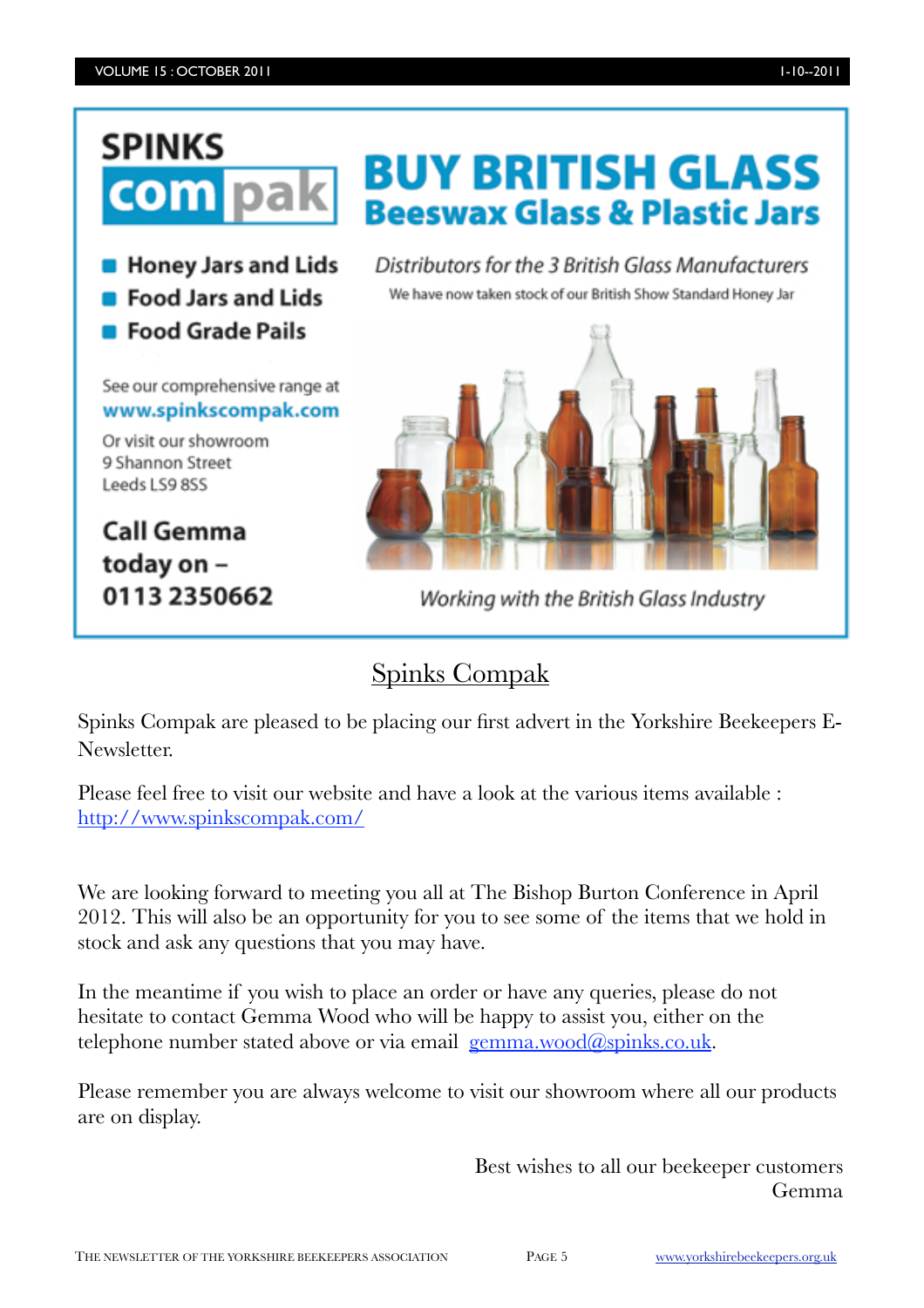## The Drone Honey Bee **HAPLOID MALE**

*Throughout our bee breeding programme we have tried to stress just how important the drone is. The queen contributes 50% of the genetic make-up of your bees, the drones contribute the other 50%.*

This means that inbreeding can occur in isolated areas and that random mating of sub-species can occur in areas with a high density of beekeepers.

So how do you control which drones your queen will

Glynn Davis will talk about the misunderstood drone at our AGM - Saturday 3rd December 2011.

Most people--well, it's probably more accurate to say women--laugh when they hear that the drone doesn't do anything to help around the home. All the work of the honey bee hive is carried out by female workers.

These workers don't reproduce, that function belongs only to the queen. This social community is the same as ants and I think termites as well.

But we can't discount the drone. He plays a very significant role and that is to carry the genetics of the bee forward as he mates with his queen.

Drones fly off from the hive in the afternoons and they meet in Drone Congregation Areas. These areas are known to the drones - we don't know why they are chosen or how they know where to go but chemical scents probably play a significant role. The important thing is that the queen knows too and she can find them when she does her mating flight.

The drones mate with the queen in mid air and once he latches onto the queen he rotates his body backwards which unfortunately causes a certain male appendage to snap and then he dies. But he has done the job he was born to do.

The queen will mate with about 6 drones before she returns to the hive.



She'll spend the rest of her life laying eggs, storing the sperm from her mating to last her whole life long. The sperm is stored in her spermatheca. Drones have extra large compound eyes - the better to see the queen with. The drone has a tiny proboscis and cannot feed himself. The workers have a longer proboscis which they use to probe into flowers and the bottom of a honey comb cell.

Drones are also sting-less. Since they don't fill a role as guarding or protecting the hive, there's no need for a stinger or venom. Drones can be handled very nicely and safely.

Around the hive, the loudest buzzing in flight comes from the drones. They will fly back and forth in front of the hive, just like the workers do, to orient themselves with the look of the hive so they can recognize it when returning. He's the noisiest because he's the largest honey bee.

I find the easiest way to recognize a done in flight, aside from the loud buzz, is by his really long back legs that hang down when he's in flight.

In the autumn, the workers force any remaining drones out of the hive and won't let them back in. They can't afford the extra mouths to feed through the long cold winter. The drones then succomb to the cold and/or starvation and die.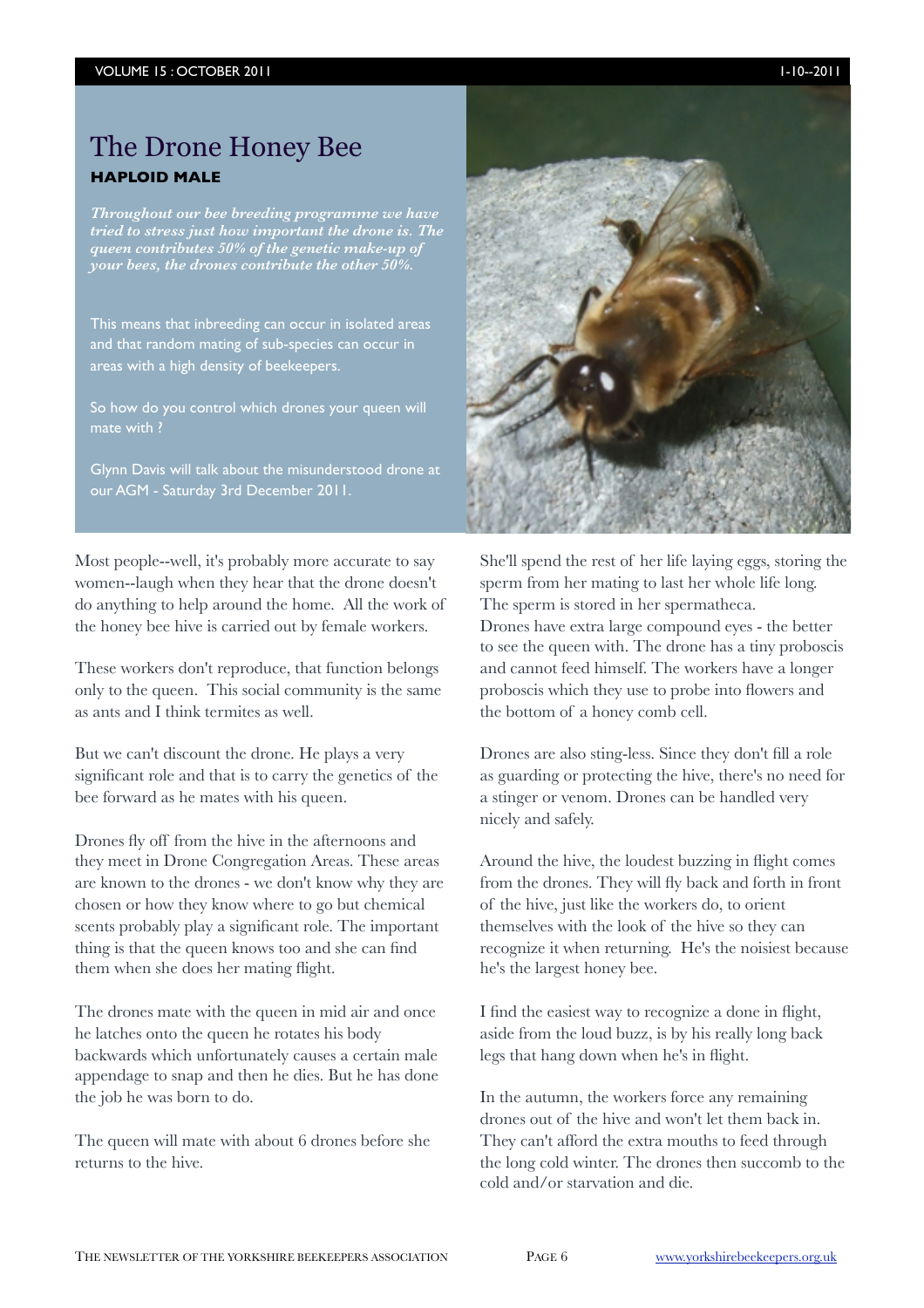# Christmas

## **Some ideas for Christmas Gifts**

Now that most of the hard work has finished with your beekeeping season and only a couple of months to go to Christmas. Why not turn your hand to preparing and making a few choice beekeepers Christmas gifts for your close family and friends. I can think of nothing nicer than to receive a beautifully put together gift basket with a couple of jars of choice honey with a lovely festive label on them, a pair of home made beeswax candles and to top it off a delicious honey fruit cake.

Alternatively a basket with a jar of honey, a jar of home made honey chutney (chutney sweetened using your own honey). Try making a tin of beeswax polish very easy to make and all recipes below. What about making a plain honey sponge cake, once again sweetened using your own honey. two jars of honey in a lovely box or gift wrapped in a festive paper. Your friends and family will love to receive such a gift and now is the time to start.

#### **Honey fruit cake recipe**

 8oz of S/R flour, 4oz Butter, 8oz of honey (any variety), 2 medium eggs, 4oz of mixed fruit, 2oz of mixed peel, a pinch of salt and a little milk if req. Method, Cream butter and honey together until smooth, Stir in the beaten eggs and add a pinch of salt, Sieve the flour and add to mix ,keeping back a little to thoroughly dust the fruit. Mix all this into a smooth batter then add your fruit and mix thoroughly. A little milk can be added at this time if req. pour mixture into a prepared 7 inch tin that has had greased paper added to the sides and base beforehand. Place in the oven, middle shelf for about11/2 -2 hours checking after 1-1/4 hrs.

#### **Home made honey Chutney**

You can make any traditional chutney recipe for this but when making your decided recipe only use honey to sweeten in place of sugar. This should then be jarred and put away to mature until placing in your basket at Christmas.

#### **Beeswax candles**

Now you can buy your beeswax candles from shops on the internet, but far better to make your own as it takes very little effort. You should as a beekeeper have a surplus of beeswax gather throughout the season from uncapping and gathered brace comb. Buy a candle mould from your beekeeping suppliers and a length of appropriate wick for the size of candle you're making; melt down your dirty wax in a ban-Marie and add 50%rain water and filter this through a fine muslin cloth, then re-heat slowly using the same method but omitting the water. After placing your wick in the centre of your candle mould ensure its on a sound and heat resistant surface, then pour. Top up to level with the top and leave to cool overnight and turn out.

#### **Plain Honey Sponge Cake**

Exact recipe as for honey fruit cake but omit the fruit. Bake for 1hr then check

#### **Beeswax Polish**

Pure Beeswax polish can be achieved quite easily in about 20 mins.

Take about ½ a cup full of pure rain water, 2ozs of clean beeswax and 100mls of pure Turpentine. This can be bought from most good paint suppliers. White spirit is no good for this recipe

Method – Place beeswax in a pan of heat resistant bowl and melt over a low heat adding the turpentine and half the cup of rain water. Allow wax to melt thoroughly then stir well. Pour into a tin of receptacle of your choice and allow to go cold for up to 2 hrs.

I know the recipients will love these gifts and all your own work.

Dave Shannon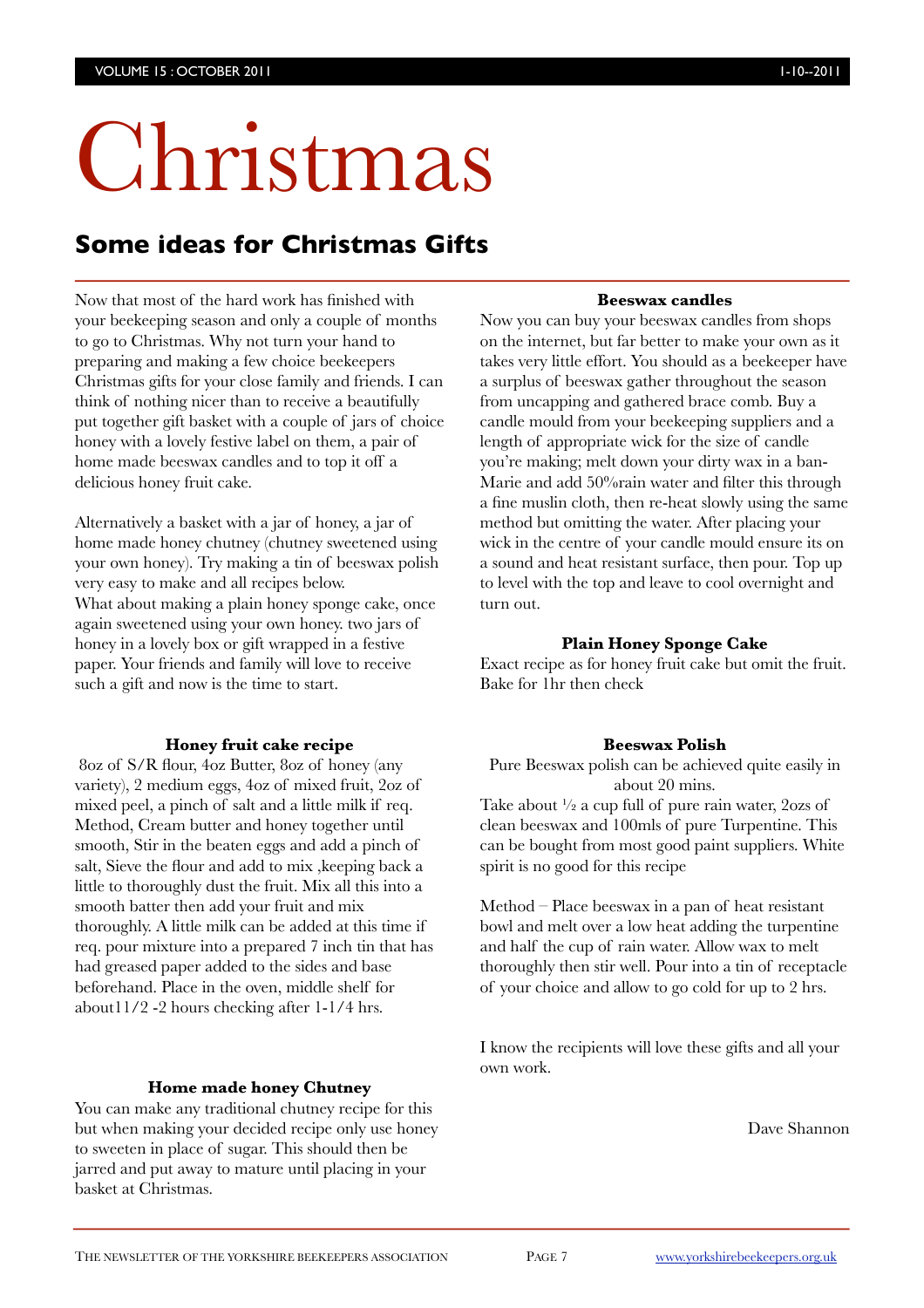## **Examination Preparation Update**

#### **Examination Preparation Update**

Tutorials for Module 5 will be held in the Yorkshire Beekeepers' Pavillion this winter. These will start at 10.00 am and run for about 2 hours.

#### **Module 5 Honey Bee Biology**

 $15<sup>th</sup>$  October,  $19<sup>th</sup>$ November,  $18<sup>th</sup>$  February and a third date sometime in January or early February to be arranged.

The Module 5 examination will be on  $24<sup>th</sup>$  March 2012.

In addition I will arrange a session on exam technique open to anyone who may be interested.

I would again endorse the correspondence courses which are an excellent way of assisting your study for the modules. The course covers the whole syllabus, with the benefit of feedback from a tutor and is a disciplined way of getting into the habit of answering examination questions.

It would be helpful to have some idea of the level of interest so please let me know if you intend to come along to the sessions in Harrogate.

All examination information can be found on the BBKA website at [www.bbka.org.uk](http://www.bbka.org.uk/)

## **Examination Preparation Update**

#### **CLOSING DATES**

Closing dates for applications  $10^{\text{th}}$  February and September 30<sup>th</sup>.

## **Beekeeping Husbandry Certificates**

## **Dates for your Diary**

**June 2<sup>nd</sup>** Study day in preparation for the General Certificate in Beekeeping Husbandry

**June 3<sup>rd</sup>** Study day in preparation for the Advanced Certificate in Beekeeping Husbandry

These will also be held in Harrogate – please register your interest with me if you have not already done so.

[wendy@maslin.karoo.co.uk](mailto:wendy@maslin.karoo.co.uk) or by telephone on 01482 656018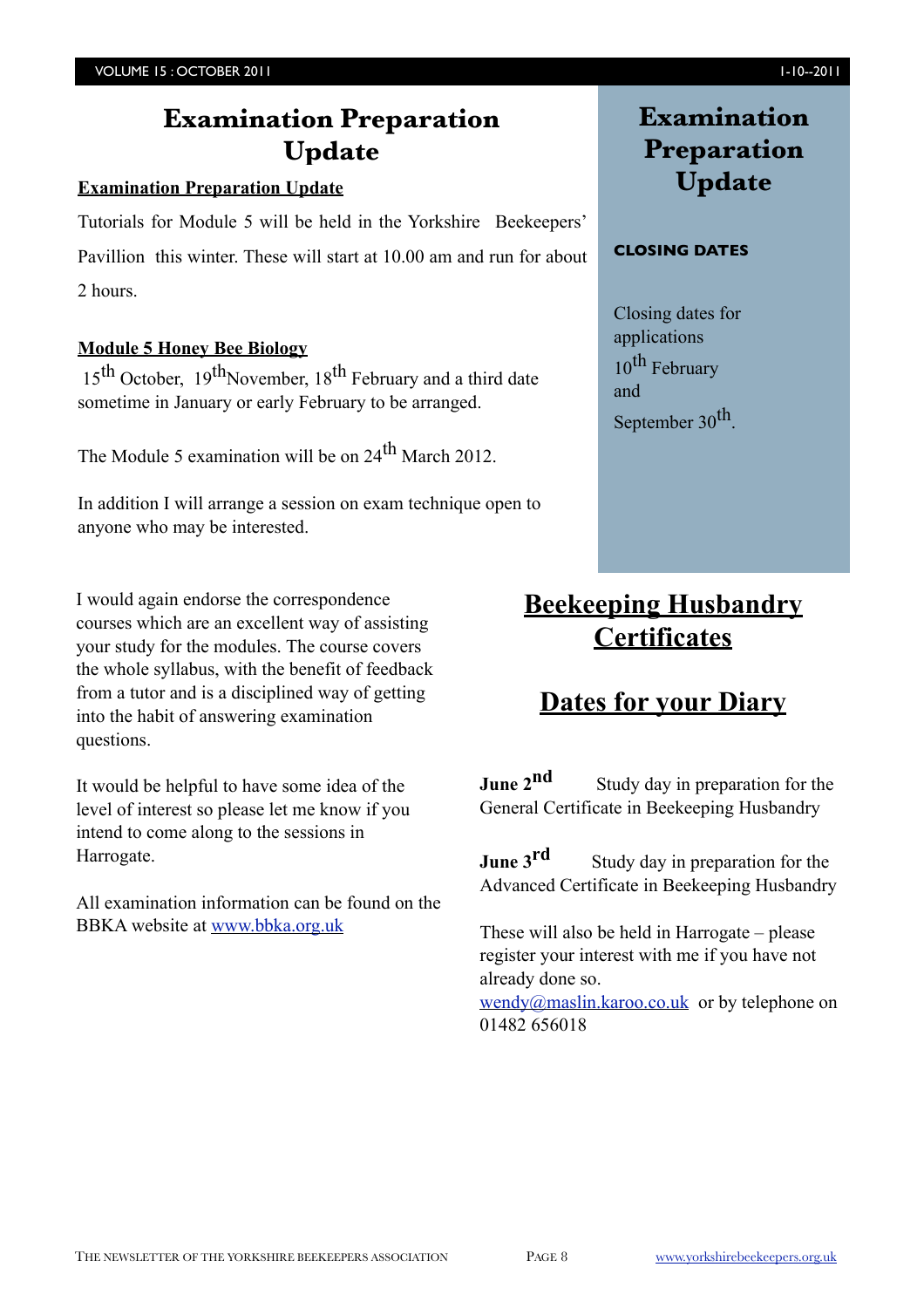

A telephone call during the Great Yorkshire Show... "Can you come and collect a swarm of bees from our bus please ? The driver won't get in and it's blocking one of our walkways so we can't put the aircraft on the standing for people to get on or off. Oh - and can you bring your passport with you please?"

Once I'd been x-rayed and had my car checked I felt quite

## Swarm at the airport !!!!



important as my little red car was escorted across the tarmac passengers being held back for me to pass - flashing lights everywhere.

The bees were in 2 groups on the front windscreen - a quick sweep into a box and the use of a vacuum cleaner and all was back to normal. I donated the  $\zeta$ ,50 fee to Yorkshire Beekeepers Association.

## **Yorkshire Area Representatives Yorkshire Area Representatives**

Airedale, Wharfedale, Bradford, Leeds Bill Cadmore 01132160482 South Riding, Doncaster, Barnsley, Sheffield Dave Shannon 01302-772837 Halifax, Huddersfield, Wakefield, Pontefract Phil Gee 01422886114 Beverley **Wendy Maslin** 01482656018 Northallerton, Thirsk & Richmond Roger Chappel Easingwold, York & Barkston Ash Tom robinson Whitby, Scarborough, Malton & Rydale Tony Jefferson 07749731945

 [bill.cadmore@ntlworld.com](mailto:bill.cadmore@ntlworld.com) [dave\\_aca@tiscali.co.uk](mailto:dave_aca@tiscali.co.uk) [pjgphilgee@aol.com](mailto:pjgphilgee@aol.com) [wendy@maslin.karoo.co.uk](mailto:wendy@maslin.karoo.co.uk) [roger@rchappel.orangehome.co.uk](mailto:roger@rchappel.orangehome.co.uk) [mautomrobee@btopenworld.com](mailto:mautomrobee@btopenworld.com) [stoneleabees@yahoo.co.uk](mailto:stoneleabees@yahoo.co.uk)